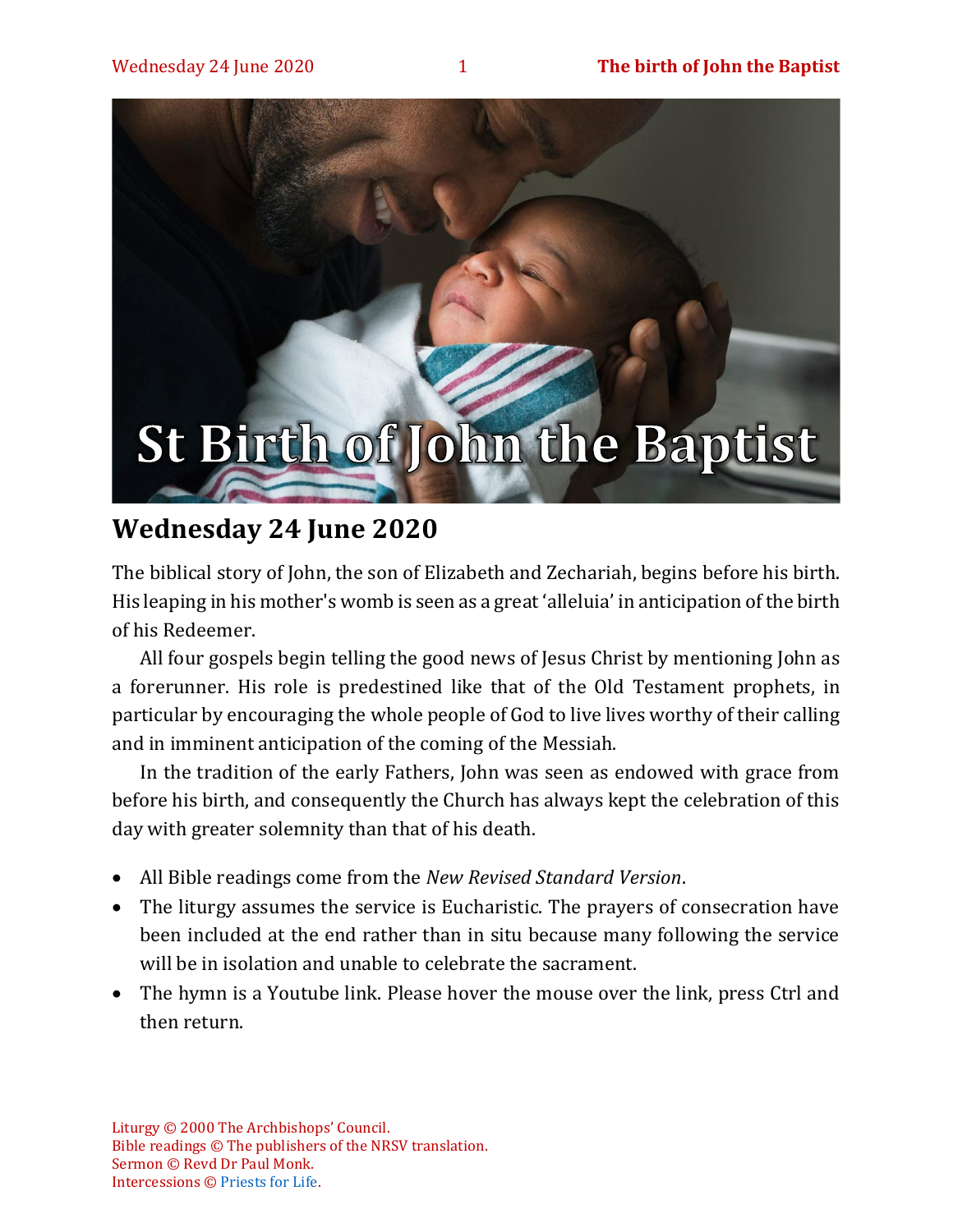HYMN **[Make way! Make way!](https://www.youtube.com/watch?v=78iCdVc5LVM)** (please click on this link to hear the hymn)

### **The welcome**

In the name of the Father, and of the Son, and of the Holy Spirit

All **Amen.**

The Lord be with you

All **And also with you.**

### **The Preparation**

All **Almighty God, to whom all hearts are open, all desires known, and from whom no secrets are hidden: cleanse the thoughts of our hearts by the inspiration of your Holy Spirit, that we may perfectly love you, and worthily magnify your holy name; through Christ our Lord. Amen.**

Our Lord Jesus Christ said:

The first commandment is this: 'Hear, O Israel, the Lord our God is the only Lord. You shall love the Lord your God with all your heart, with all your soul, with all your mind, and with all your strength.'

And the second is this: 'Love your neighbour as yourself.'

There is no other commandment greater than these.

On these two commandments hang all the law and the prophets.

### All **Amen. Lord, have mercy.**

Christ calls us to share the heavenly banquet of his love with all the saints in earth and heaven. Therefore, knowing our unworthiness and sin, let us confess our sins in penitence and faith, firmly resolved to keep God's commandments and to live in love and peace with all.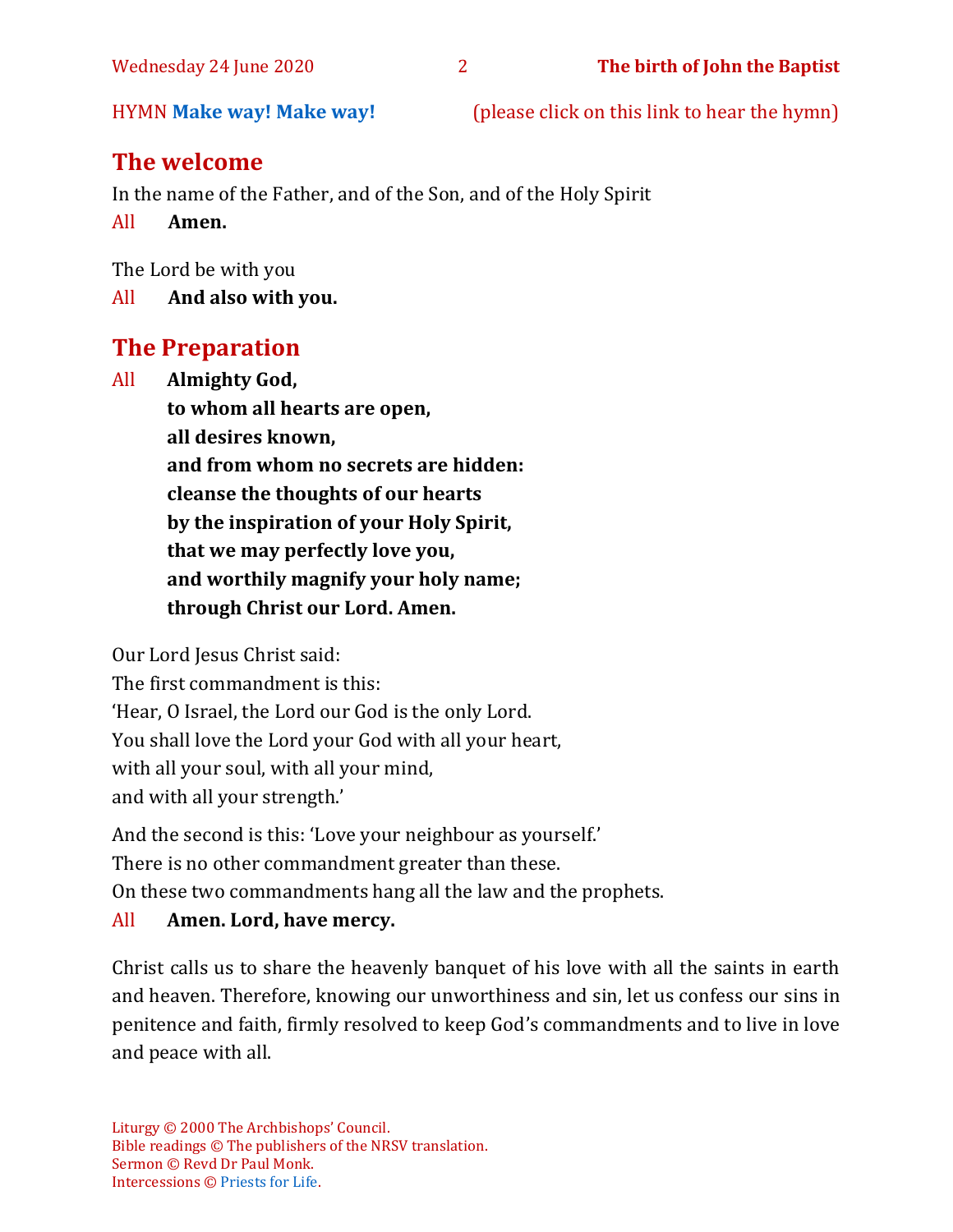All **Almighty God, our heavenly Father, we have sinned against you and against our neighbour in thought and word and deed, through negligence, through weakness, through our own deliberate fault. We are truly sorry and repent of all our sins. For the sake of your Son Jesus Christ, who died for us, forgive us all that is past and grant that we may serve you in newness of life to the glory of your name. Amen.**

Almighty God, who forgives all who truly repent, have mercy upon you, pardon and deliver you from all your sins, confirm and strengthen you in all goodness, and keep you in life eternal; through Jesus Christ our Lord. All **Amen.**

### **The Gloria**

This version of the Gloria is sung to the tune of 'Cwm Rhondda'. Click **[here](https://www.youtube.com/watch?v=BtGhnEwY74E)** for the tune.

All **Glory be to God in Heaven, Songs of joy and peace we bring, Thankful hearts and voices raising, To creation's Lord we sing. Lord we thank you, Lord we praise you, Glory be to God our King: Glory be to God our King.**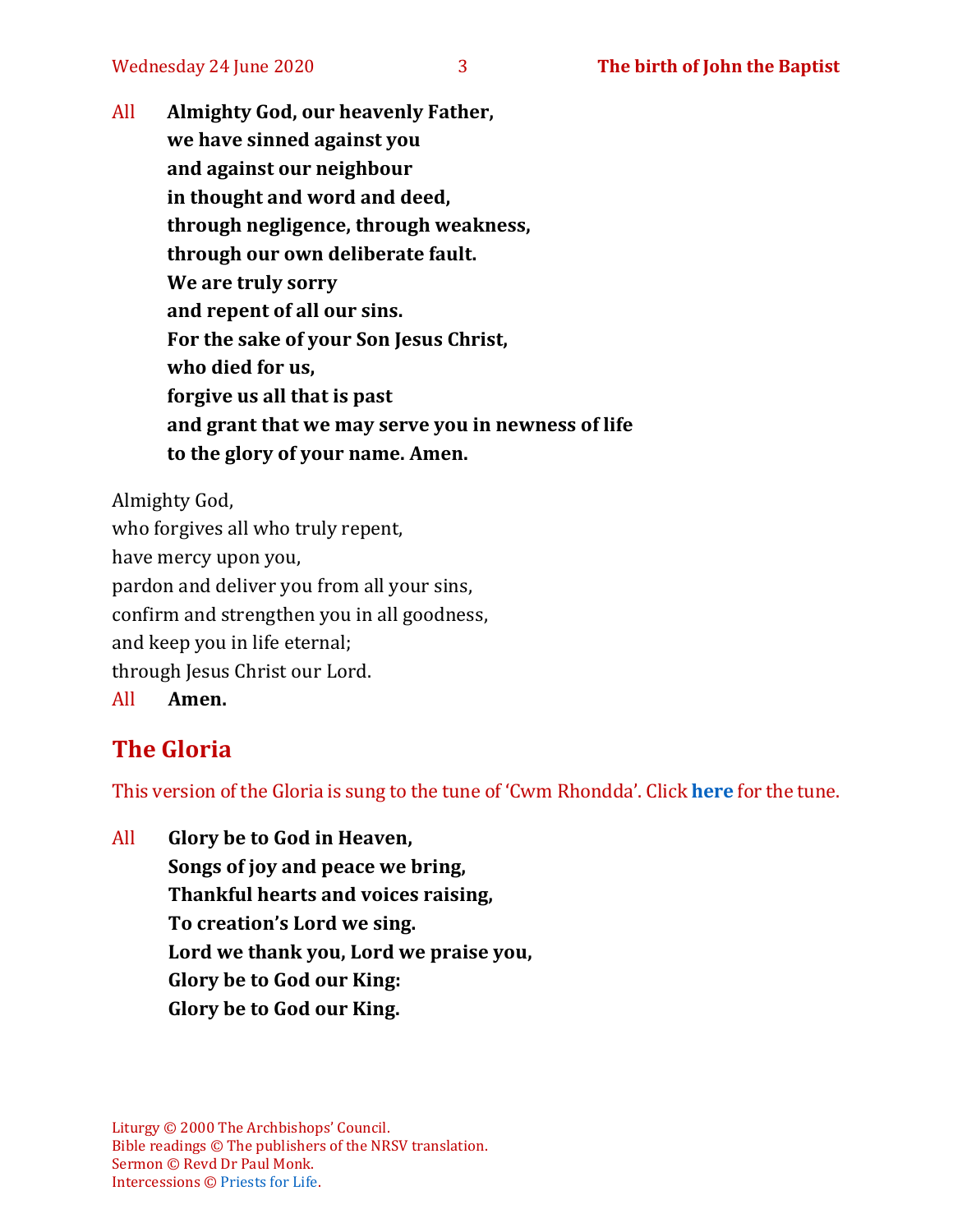**Lamb of God, who on our shoulders, Bore the load of this world's sin; Only Son of God the Father, You have brought us peace within. Lord, have mercy, Christ have mercy, Now your glorious reign begin: Now your glorious reign begin.**

**You O Son of God are Holy, You we praise with one accord. None in heav'n or earth is like you, Only you are Christ the Lord. With the Father and the Spirit, Ever worshipped and adored: Ever worshipped and adored.**

### **The Collect for John the Baptist**

Almighty God, by whose providence your servant John the Baptist was wonderfully born, and sent to prepare the way of your Son our Saviour by the preaching of repentance: lead us to repent according to his preaching and, after his example, constantly to speak the truth, boldly to rebuke vice, and patiently to suffer for the truth's sake; through Jesus Christ your Son our Lord, who is alive and reigns with you, in the unity of the Holy Spirit, one God, now and for ever.

#### All **Amen.**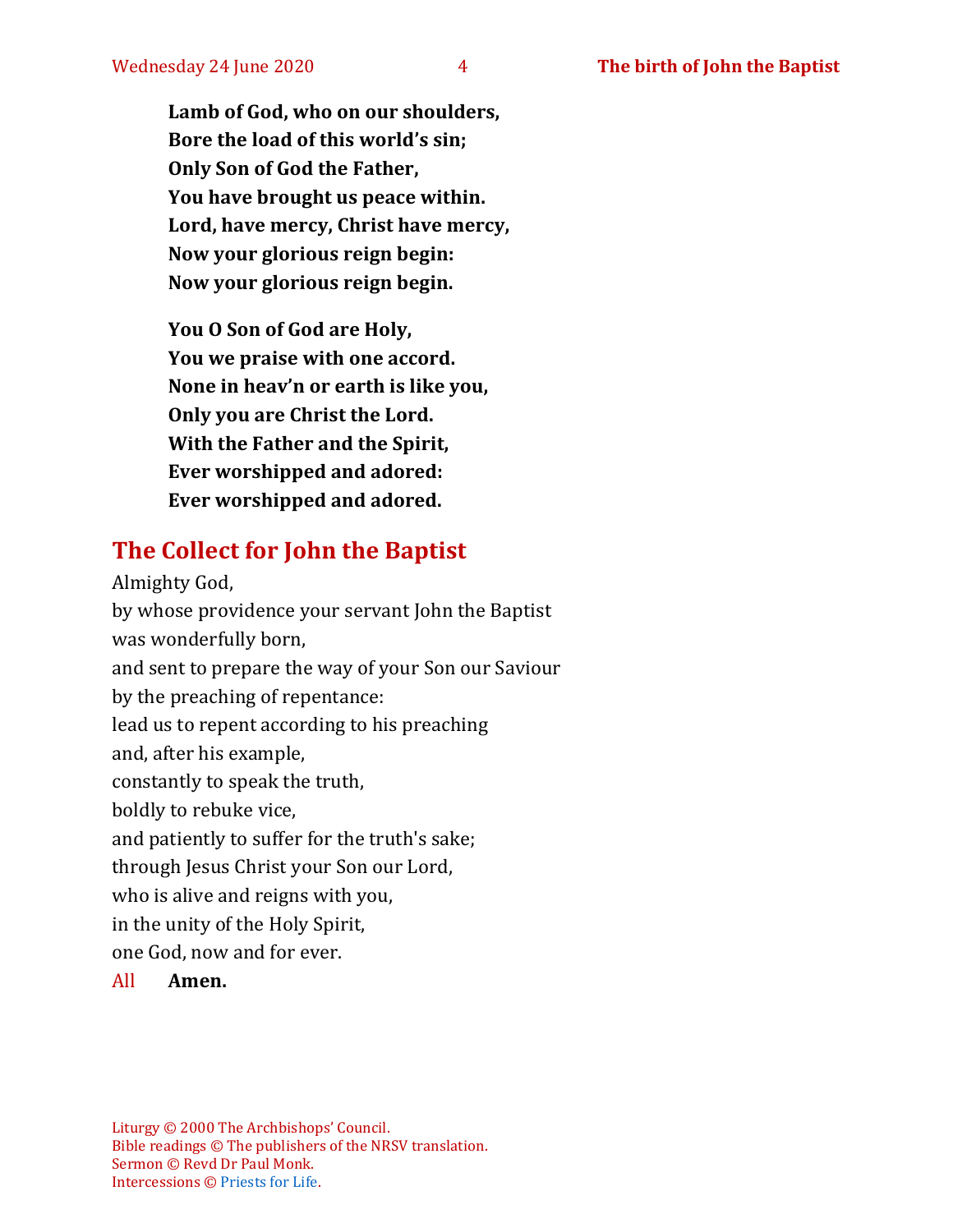#### Wednesday 24 June 2020 5 **The birth of John the Baptist**

### **First reading**

A reading from the prophecy of Isaiah.

Comfort, O comfort my people, says your God. Speak tenderly to Jerusalem, and cry to her that she has served her term, that her penalty is paid, that she has received from the Lord's hand double for all her sins.

A voice cries out: 'In the wilderness prepare the way of the Lord, make straight in the desert a highway for our God. Every valley shall be lifted up, and every mountain and hill be made low; the uneven ground shall become level, and the rough places a plain. Then the glory of the Lord shall be revealed, and all people shall see it together, for the mouth of the Lord has spoken.'

A voice says, 'Cry out!' And I said, 'What shall I cry?' All people are grass, their constancy is like the flower of the field. The grass withers, the flower fades, when the breath of the Lord blows upon it; surely the people are grass. The grass withers, the flower fades; but the word of our God will stand forever. Get you up to a high mountain, O Zion, herald of good tidings; lift up your voice with strength, O Jerusalem, herald of good tidings, lift it up, do not fear; say to the cities of Judah, 'Here is your God!' See, the Lord God comes with might, and his arm rules for him; his reward is with him, and his recompense before him. He will feed his flock like a shepherd; he will gather the lambs in his arms, and carry them in his bosom, and gently lead the mother sheep. *Isaiah 40:1–11*

This is the Word of the Lord

All **Thanks be to God.**

### **Second reading**

A reading from The acts of the Apostles

On the sabbath day, Paul and his companions went into the synagogue and sat down. After the reading of the law and the prophets, the officials of the synagogue sent them a message, saying, 'Brothers, if you have any word of exhortation for the people, give it.' So Paul stood up and with a gesture began to speak:

'You Israelites, and others who fear God, listen. The God of this people Israel chose our ancestors and made the people great during their stay in the land of Egypt, and with uplifted arm he led them out of it. For about forty years he put up with them in the wilderness. After he had destroyed seven nations in the land of Canaan, he gave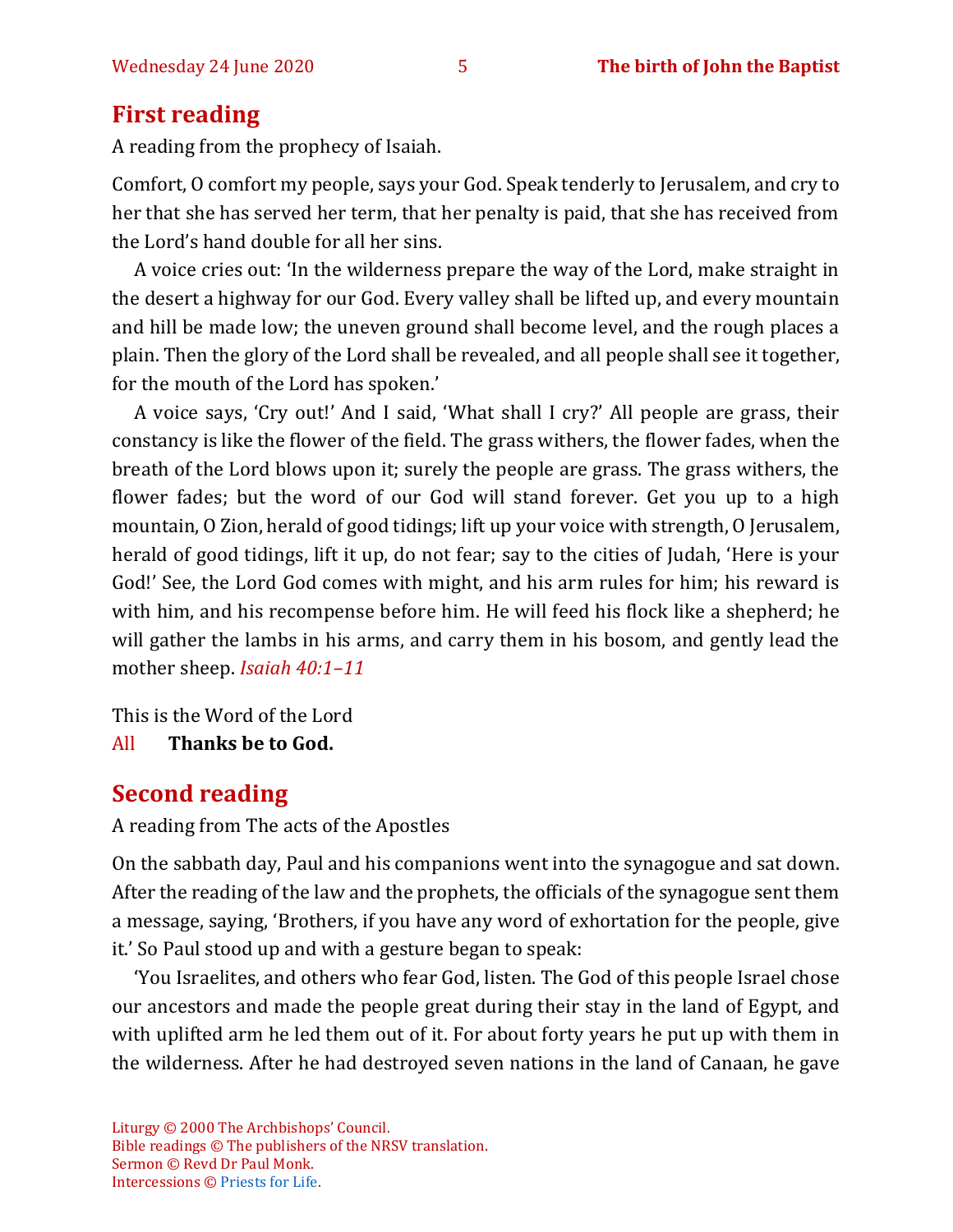them their land as an inheritance for about four hundred and fifty years. After that he gave them judges until the time of the prophet Samuel. Then they asked for a king; and God gave them Saul son of Kish, a man of the tribe of Benjamin, who reigned for forty years. When he had removed him, he made David their king. In his testimony about him he said, "I have found David, son of Jesse, to be a man after my heart, who will carry out all my wishes." Of this man's posterity God has brought to Israel a Saviour, Jesus, as he promised; before his coming John had already proclaimed a baptism of repentance to all the people of Israel. And as John was finishing his work, he said, 'What do you suppose that I am? I am not he. No, but one is coming after me; I am not worthy to untie the thong of the sandals on his feet".' *Acts 13:14b–26*

This is the Word of the Lord

All **Thanks be to God.**

### **Gospel reading**

Hear the Gospel of our Lord Jesus Christ according to Luke

All **Glory to you O Lord.**

The time came for Elizabeth to give birth, and she bore a son. Her neighbours and relatives heard that the Lord had shown his great mercy to her, and they rejoiced with her. On the eighth day they came to circumcise the child, and they were going to name him Zechariah after his father. But his mother said, 'No; he is to be called John.' They said to her, 'None of your relatives has this name.' Then they began motioning to his father to find out what name he wanted to give him. He asked for a writing tablet and wrote, 'His name is John.' And all of them were amazed.

Immediately his mouth was opened and his tongue freed, and he began to speak, praising God. Fear came over all their neighbours, and all these things were talked about throughout the entire hill country of Judea. All who heard them pondered them and said, 'What then will this child become?' For, indeed, the hand of the Lord was with him.

The child grew and became strong in spirit, and he was in the wilderness until the day he appeared publicly to Israel. *Luke 1:57–66, 80*

This is the Gospel of the Lord

### All **Praise to you O Christ.**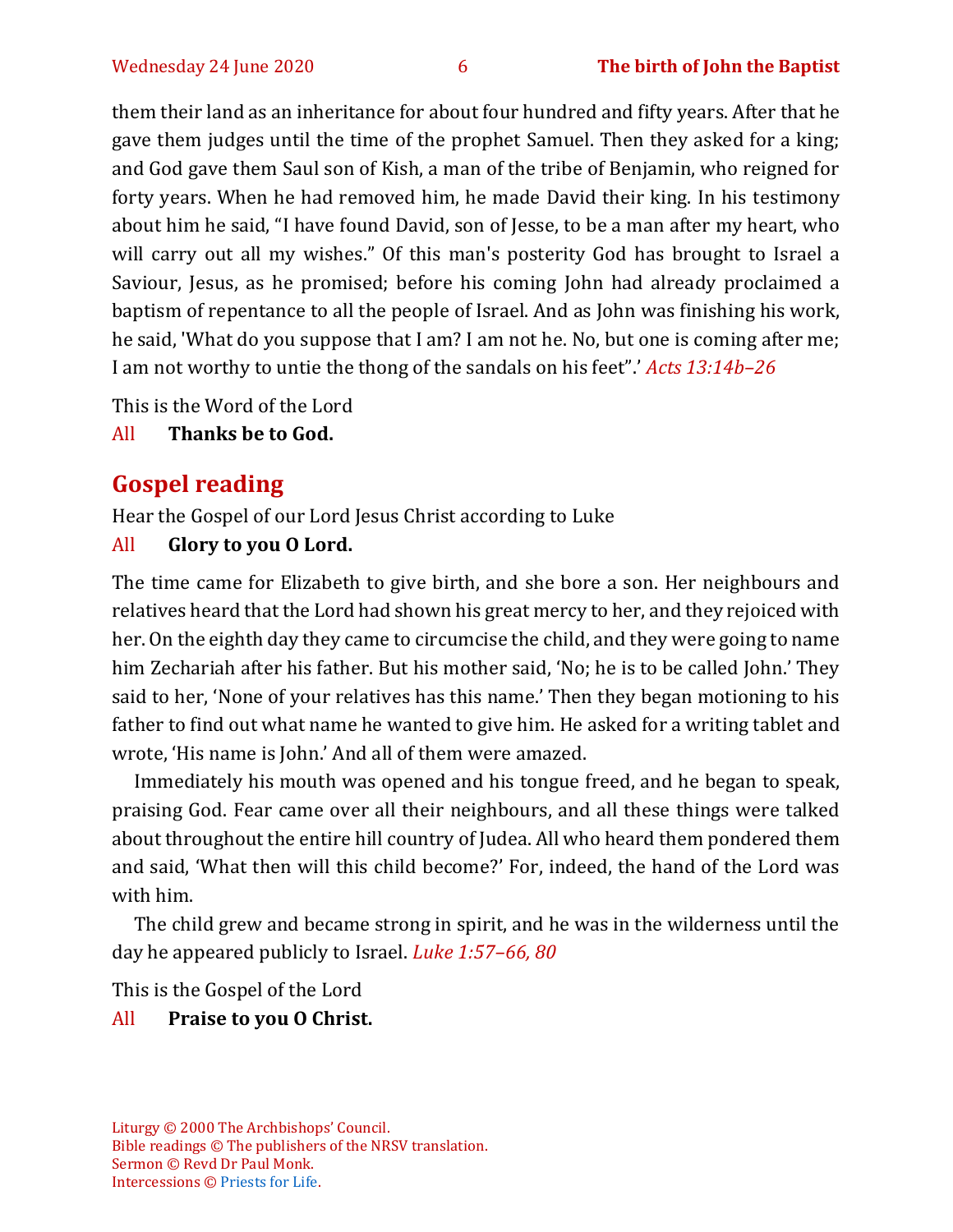#### **Sermon**

The prophet Isaiah opens his second book with the command to, 'Comfort my people.' The message is a glimpse of the Gospel offer of new life to those who want it.

The context is important. The chosen people had refused to listen to God so were punished severely. For example, a large proportion were deported into slavery. But God (through) Isaiah wants to reassure them: He wants them back and forgives everything. Their sentence is over and they can return from captivity. They can start living again.

Isaiah sounds like he is only speaking to the capital city, Jerusalem, but it's a verbal shorthand: it's the same as today's media saying 'Number Ten' when it refers to the Government. God is therefore speaking to everyone from the rulers to the lowest.

More follows. God says there's no need for acrimony or a blame game. Instead, He instructs the leaders to speak tenderly to the people and emphasise how 'the penalty is paid: that she has received from the Lord's hand double for all her sins.' It's a form of divine compensation, guaranteeing that there's no sense of divine probation or parole when they restart their lives. The bondage is over: they're entirely free.

Next, God talks about, 'a voice crying out in the wilderness.' Today we use this phrase to imply a maverick but, in context, a forerunner was the first instalment of the good news. Like a herald, the 'voice' announces that the king is returning and will sit in judgement to right all wrongs. Better still, the herald instructs the people to 'Prepare the way of the Lord' and gives detailed instructions of how to do so. The guidelines of straightening and flattening are meant to ensure the king can reach the people quicker: it's a way of speeding up the administration of justice. And that justice is so profound that Isaiah calls it 'the glory of the Lord'. It's righteousness full strength.

And here's the important bit: the writers of the Gospels were inspired to apply this prophecy of comfort and identify John the Baptist as the forerunner. *He is the messenger tasked with warning us that the king will arrive shortly and will right all wrongs.* 

So, like a herald in the wilderness, John tells the people that Jesus is coming. This identification implies that Jesus will act as a judge and has the power to implement any sentence. It also means that when John the Baptist utters his catchphrase 'repent!', he's telling the people how to accelerate God's coming into the world. And his way of 'making the way straight' is spiritual. He tells them—and by implication, us—that we must turn to God and away from self and whichever things are not of God. That way, the comfort of God becomes ours too as he quashes our spiritual sentence completely.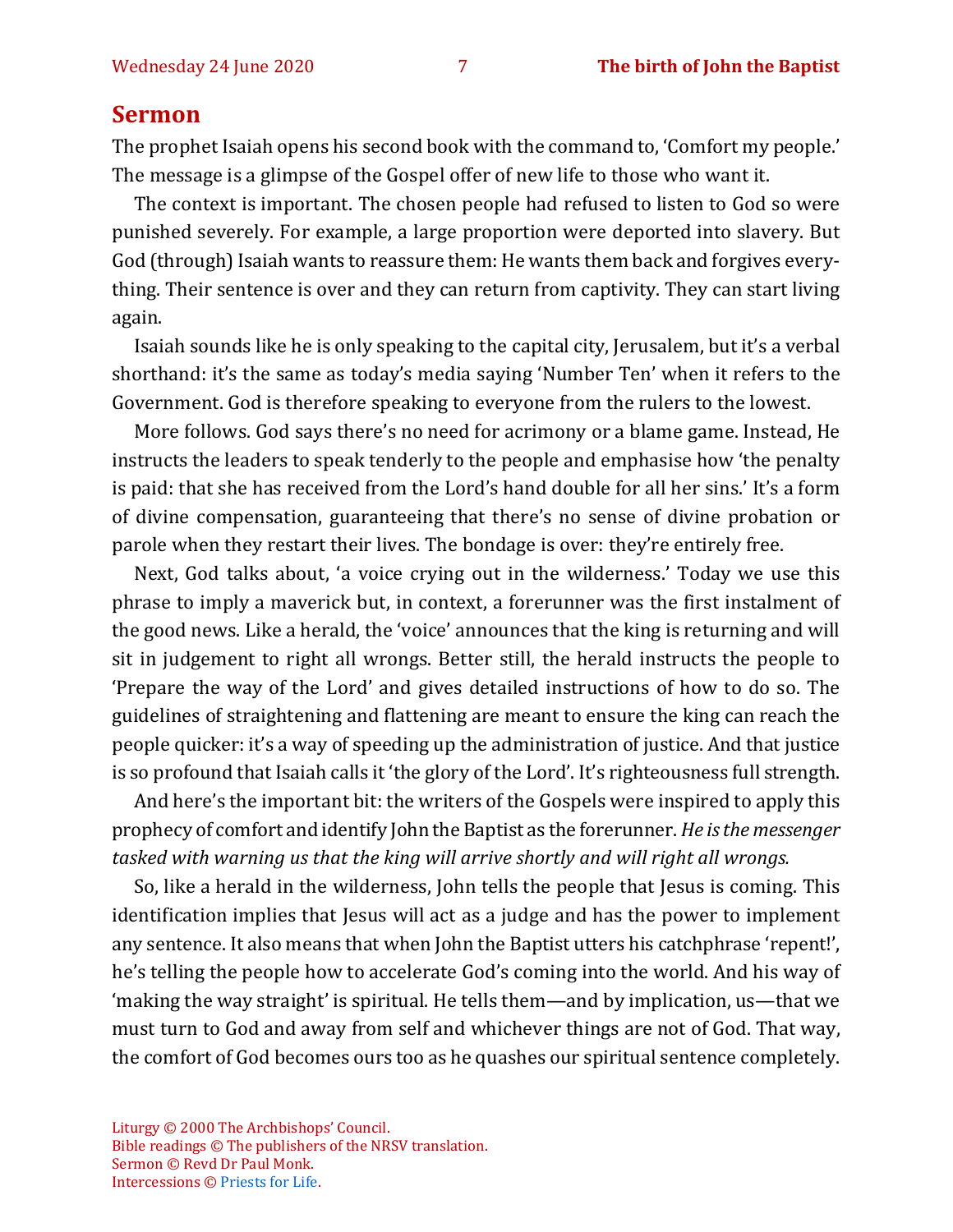### **Prayers of intercession**

That like John the Baptist, God's preachers may proclaim without fear the demands of His Word: we pray to the Lord …

### All **We pray earnestly to the Lord**

That like John the Baptist, God's people may point out the way to repentance to the rest of the world: we pray to the Lord …

### All **We pray earnestly to the Lord**

That like John the Baptist, God's children may reveal the presence of Jesus in the midst of their friends and neighbours: we pray to the Lord …

### All **We pray earnestly to the Lord**

That like John the Baptist, God's servants who suffer persecution may remain faithful to his truth and patient in suffering: we pray to the Lord …

### All **We pray earnestly to the Lord**

That like John the Baptist, God's departed servants may enjoy the reward of their fidelity in the life that knows no end: we pray to the Lord …

### All **We pray earnestly to the Lord**

Merciful Father,

All **accept these prayers for the sake of your Son, our Saviour Jesus Christ. Amen.**

### **The peace**

May the God of peace sanctify you: may he so strengthen your hearts in holiness that you may be blameless before him at the coming of our Lord Jesus with his saints.

The peace of the Lord be always with you:

#### All **And also with you.**

The liturgy of the Communion Service appears below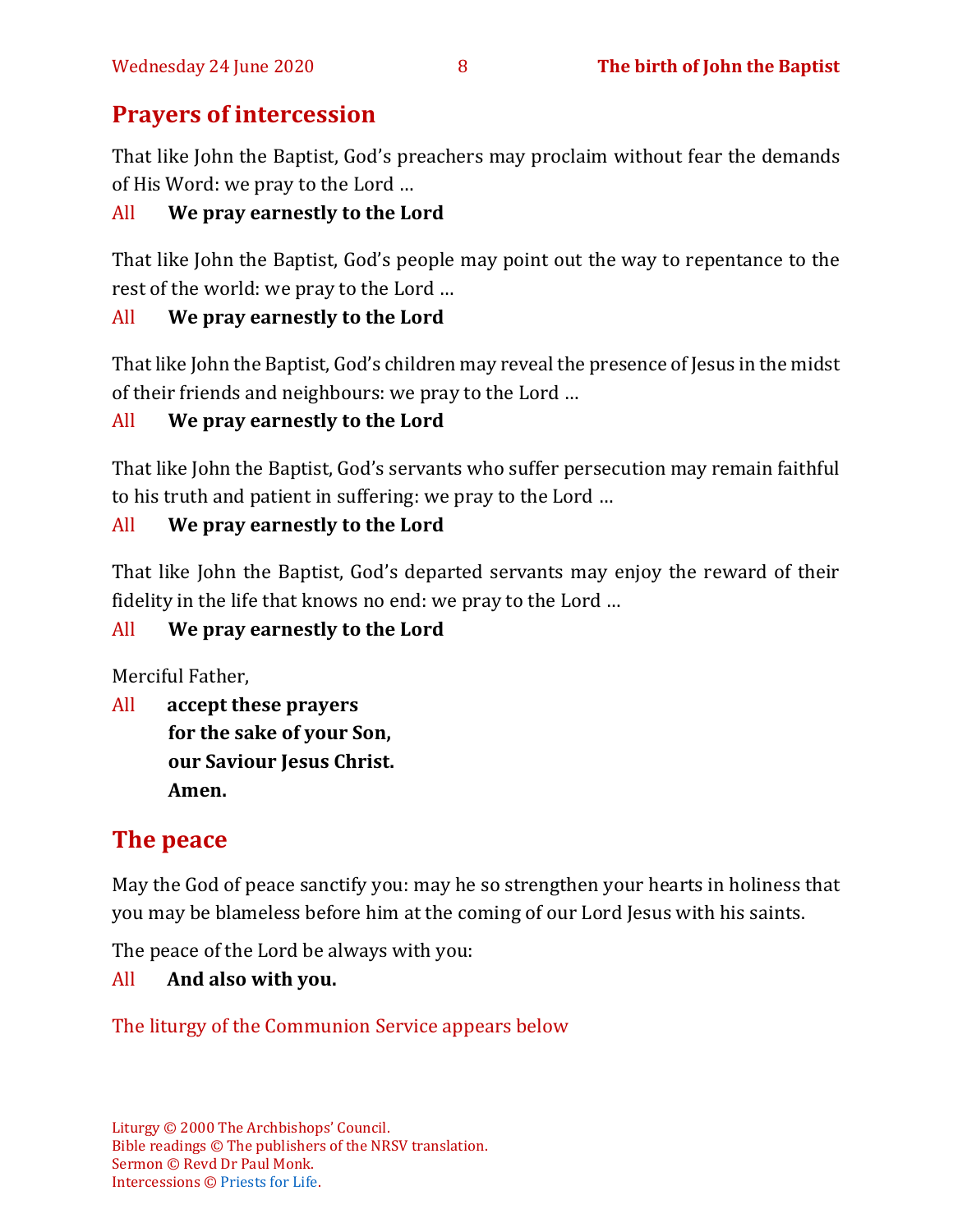# The Dismissal

May Christ who makes saints of sinners, who has transformed those we remember today, raise and strengthen you that you may transform the world; and the blessing of God the Almighty: Father, Son, and Holy Spirit, be with you now and remain with you always.

### All **Amen**

Go in peace to love and serve the Lord.

### All **In the name of Christ. Amen.**

Liturgy © 2000 The Archbishops' Council. Bible readings © The publishers of the NRSV translation. Sermon © Revd Dr Paul Monk. Intercessions © Priests [for Life.](https://www.priestsforlife.org/liturgy/liturgicalresource-cycles.aspx?id=63)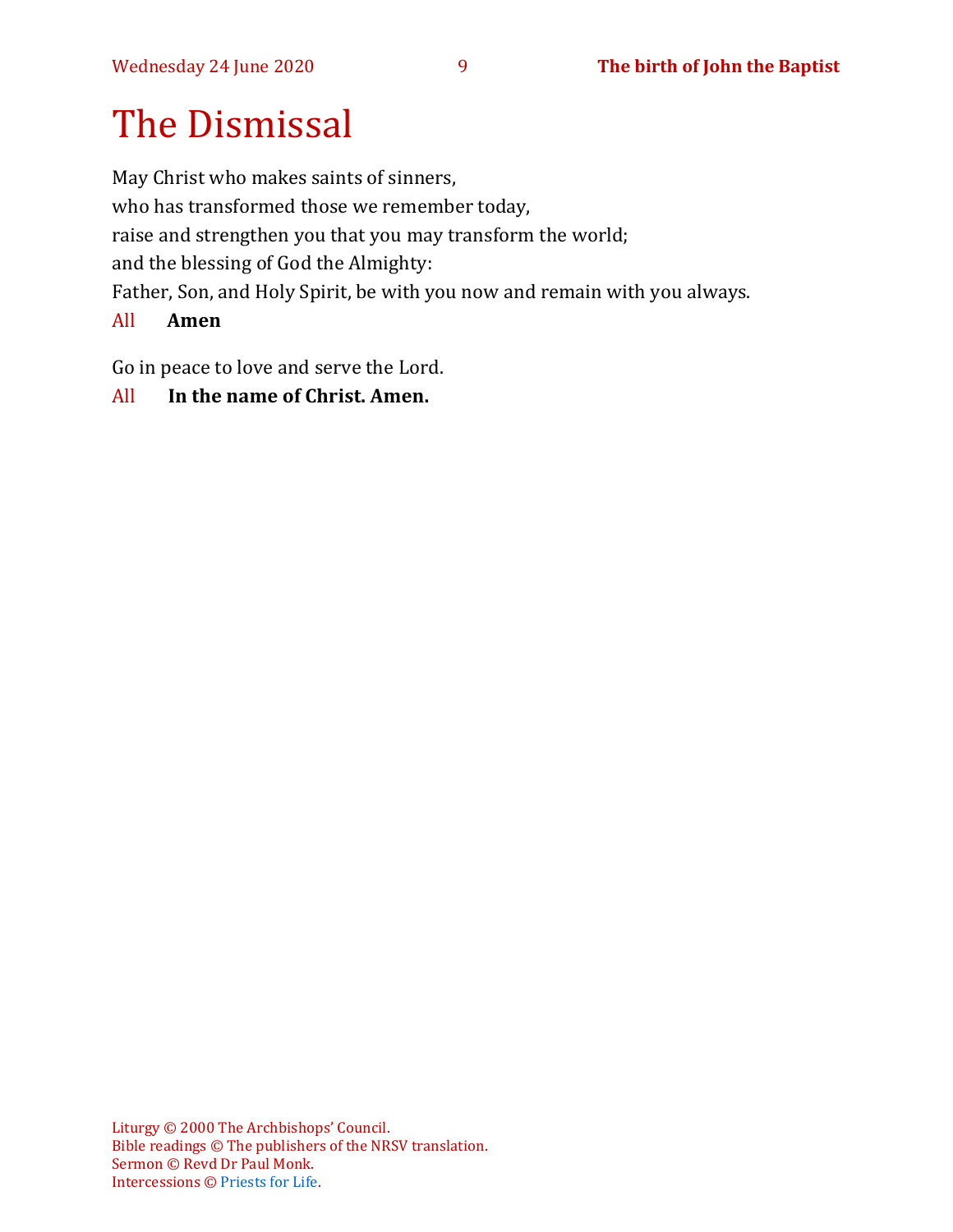## The Liturgy of the Sacrament

### Eucharistic Prayer (prayer E)

The Lord be with you

### All **and also with you.**

Lift up your hearts.

#### All **We lift them to the Lord.**

Let us give thanks to the Lord our God.

### All **It is right to give thanks and praise.**

It is indeed right, our duty and our joy that we should always sing of your glory, holy Father, almighty and eternal God, through Jesus Christ your Son our Lord. For you are the hope of the nations, the builder of the city that is to come. Your love made visible in Jesus Christ brings home the lost, restores the sinner and gives dignity to the despised. In his face your light shines out, flooding lives with goodness and truth, gathering into one in your kingdom a divided and broken humanity. Therefore with all who can give voice in your creation we glorify your name, for ever praising you and saying,

All **Holy, holy, holy Lord, God of power and might, heaven and earth are full of your glory. Hosanna in the highest. Blessed is he who comes in the name of the Lord. Hosanna in the highest.**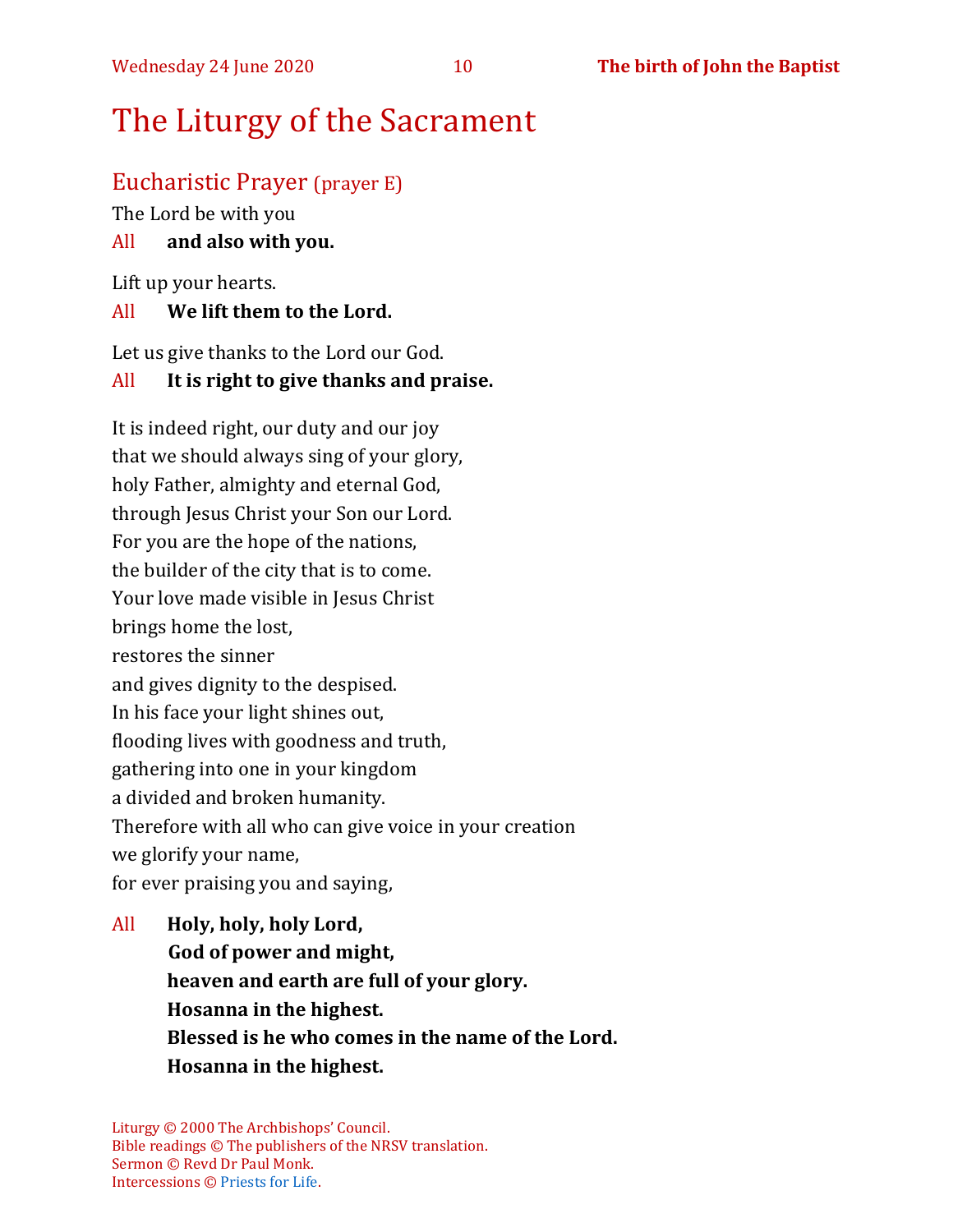We praise and bless you, loving Father, through Jesus Christ, our Lord; and as we obey his command, send your Holy Spirit, that broken bread and wine outpoured may be for us the body and blood of your dear Son.

On the night before he died he had supper with his friends and, taking bread, he praised you. He broke the bread, gave it to them and said: Take, eat; this is my body which is given for you; do this in remembrance of me.

When supper was ended he took the cup of wine. Again he praised you, gave it to them and said: Drink this, all of you; this is my blood of the new covenant, which is shed for you and for many for the forgiveness of sins. Do this, as often as you drink it, in remembrance of me.

So, Father, we remember all that Jesus did, in him we plead with confidence his sacrifice made once for all upon the cross. Bringing before you the bread of life and cup of salvation, we proclaim his death and resurrection until he comes in glory.

Great is the mystery of faith:

All **Christ has died. Christ is risen. Christ will come again.**

Lord of all life, help us to work together for that day when your kingdom comes and justice and mercy will be seen in all the earth.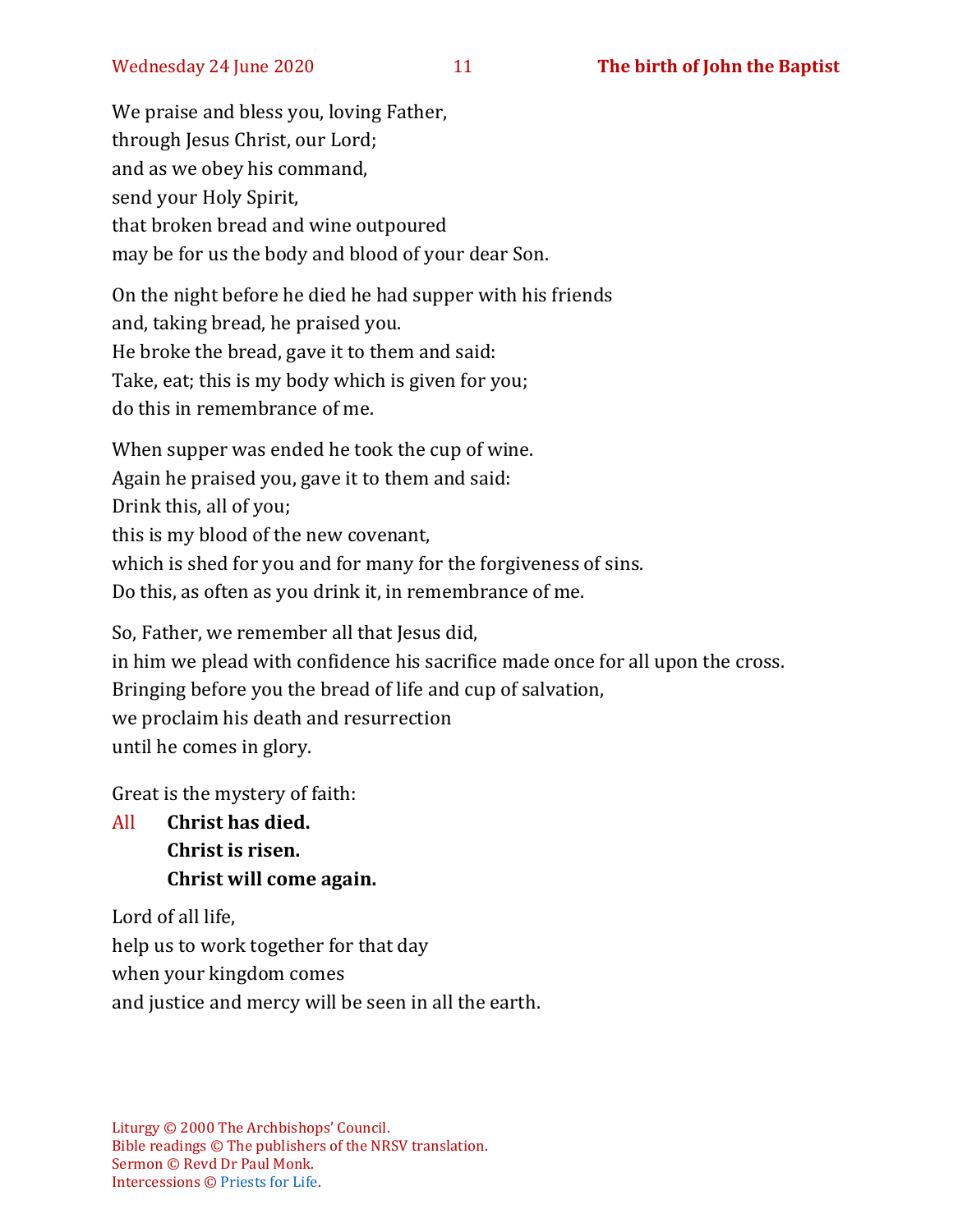Look with favour on your people, gather us in your loving arms and bring us with St Thomas and all the saints to feast at your table in heaven.

Through Christ, and with Christ, and in Christ, in the unity of the Holy Spirit, all honour and glory are yours, O loving Father, for ever and ever.

All **Amen.**

### The Lord's Prayer

As our Saviour taught us, so we pray

All **Our Father in heaven, hallowed be your name, your kingdom come, your will be done, on earth as in heaven. Give us today our daily bread. Forgive us our sins as we forgive those who sin against us. Lead us not into temptation but deliver us from evil. For the kingdom, the power, and the glory are yours now and for ever. Amen.**

### Breaking of the Bread

We break this bread to share in the body of Christ.

All **Though we are many, we are one body, because we all share in one bread.**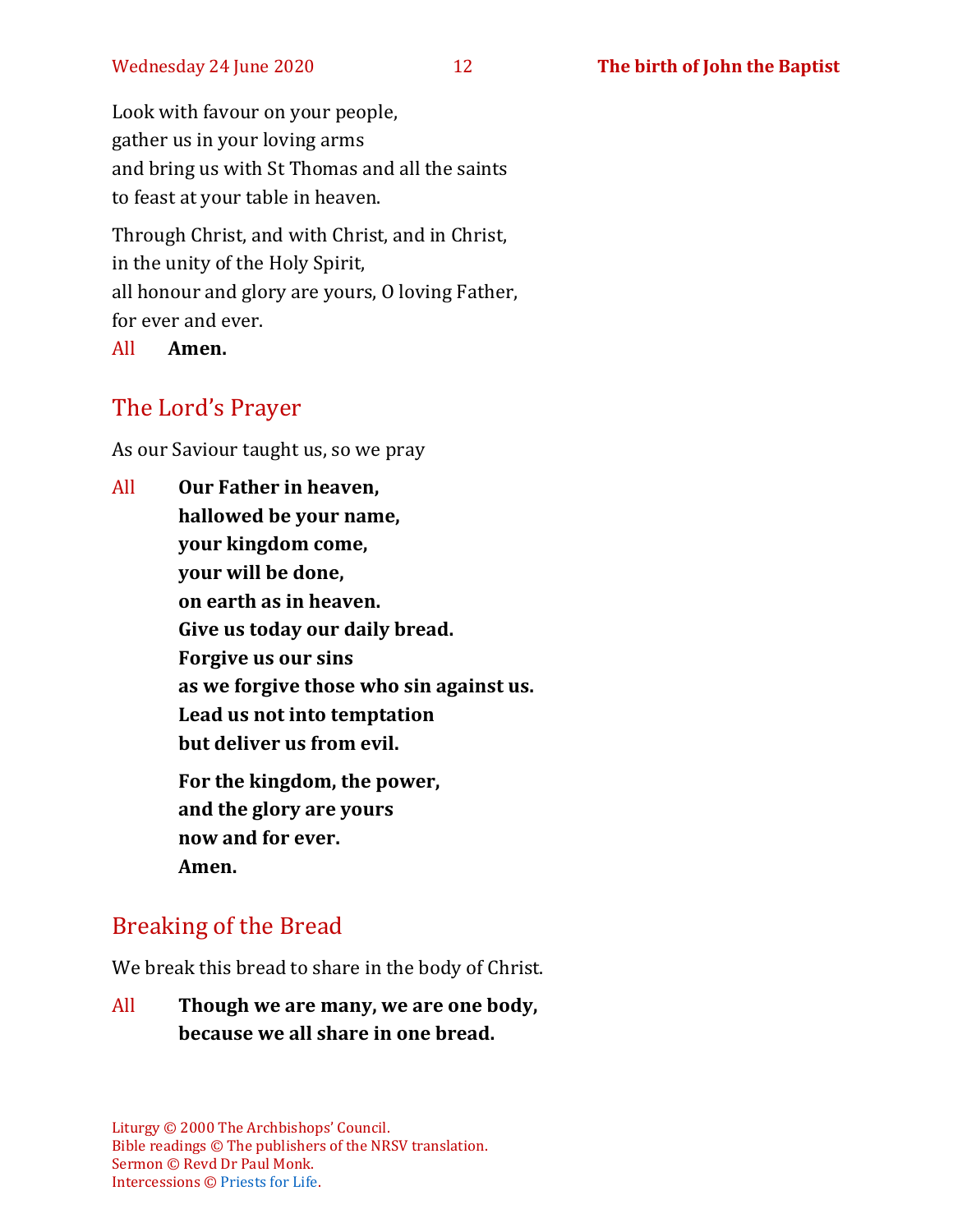All **Lamb of God,**

**you take away the sin of the world, have mercy on us. Lamb of God, you take away the sin of the world, have mercy on us.**

**Lamb of God, you take away the sin of the world, grant us peace.**

Draw near with faith.

Receive the body of our Lord Jesus Christ which he gave for you, and his blood which he shed for you. Eat and drink in remembrance that he died for you, and feed on him in your hearts by faith with thanksgiving.

### All **We do not presume**

**to come to this your table, merciful Lord, trusting in our own righteousness, but in your manifold and great mercies. We are not worthy so much as to gather up the crumbs under your table. But you are the same Lord whose nature is always to have mercy. Grant us therefore, gracious Lord, so to eat the flesh of your dear Son Jesus Christ and to drink his blood, that our sinful bodies may be made clean by his body and our souls washed through his most precious blood, and that we may evermore dwell in him, and he in us. Amen.**